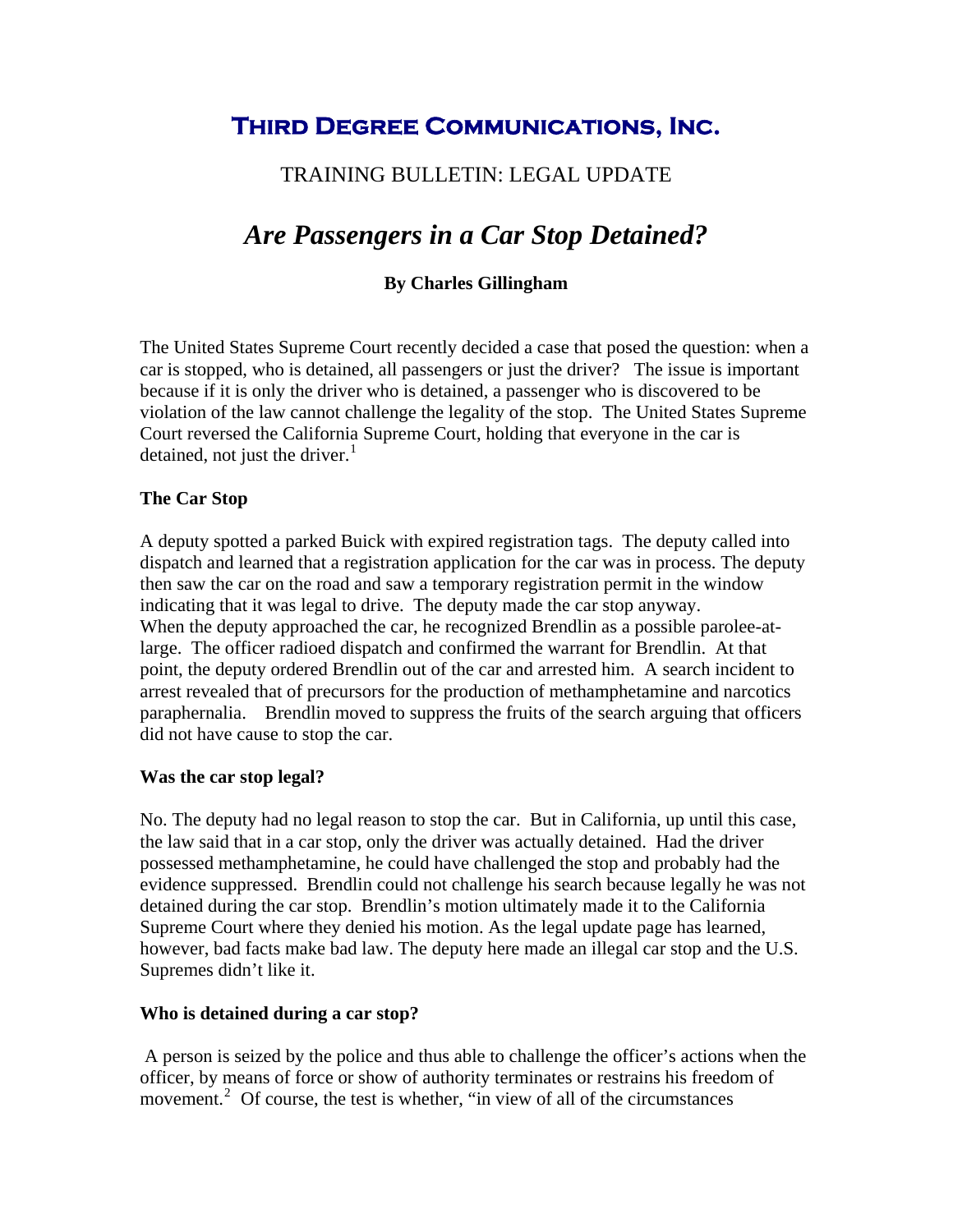<span id="page-1-1"></span>surrounding the incident, a reasonable person would have believed that he was not free to leave."<sup>[3](#page-1-1)</sup> It was always clear that a traffic stop entails the seizure of the driver even though the purpose of the stop is limited and the detention brief. $4$  The question that remained was whether the passenger is detained during a traffic stop.

#### **Passengers are detained during a car stop.**

The United States Supreme Court held that everyone in a car during a car stop is under police command. The Court found that everyone in the vehicle during a traffic stop, passengers included, "will expect to be subject to some scrutiny, and his attempt to leave the scene would be so obviously likely to prompt an objection that (he would not) feel free to leave in the first place."<sup>[5](#page-1-3)</sup> The Court further held that passengers would expect that police will not let them move around in ways that might jeopardize the officer's safety. The Court stated that officers have unquestioned command of the car stop; officers can order people out of the car, order them to stay in, sit on a curb etc.<sup>[6](#page-2-0)</sup> Consequently, Brendlin would have thought he was not free to leave and therefore had standing to challenge the stop. The Court reversed the California Supreme Court and all the evidence was suppressed.

#### **Thoughts**

While the Court did not explain the nature of the detention of passengers, presumably it is lawful and you should deal with the passengers as you would deal with anyone in a lawful detention. The Court has given you the latitude to determine how best to ensure your safety, but a detention can last no longer than it takes to do your business.

*Chuck Gillingham is a veteran prosecutor and regular instructor for the California District Attorney's Association and the Federal Internet Crimes Against Children Task Force. Chuck also teaches Multidisciplinary Child Interviewing for Third Degree Communications, Inc.* 

### **[Join Our E-Mail List – Click Here](http://www.tdcorg.com/subscribe/)**

<span id="page-1-0"></span> $1$  Brendlin v. California, 2007 W.L. 1730143

<sup>&</sup>lt;sup>2</sup> *Florida* v. *Bostick*, 501 U.S. 429, 434. Of course, if the suspect does not comply, there is no seizure. *California* v. *Hodari D.*, 499 U.S. 621, n.2.<br><sup>3</sup> *U.S.* v. *Mendenhall*, 446 U.S. 544.

<span id="page-1-2"></span>Delaware v. Prouse, 440 U.S. 648.

<span id="page-1-3"></span> $<sup>5</sup>$  The Court excluded passengers in a taxi or bus as the relationship is different from that of a driver and</sup> passenger in a private vehicle. But stated that in those cases the test would be whether a reasonable person would feel free to terminate the encounter.